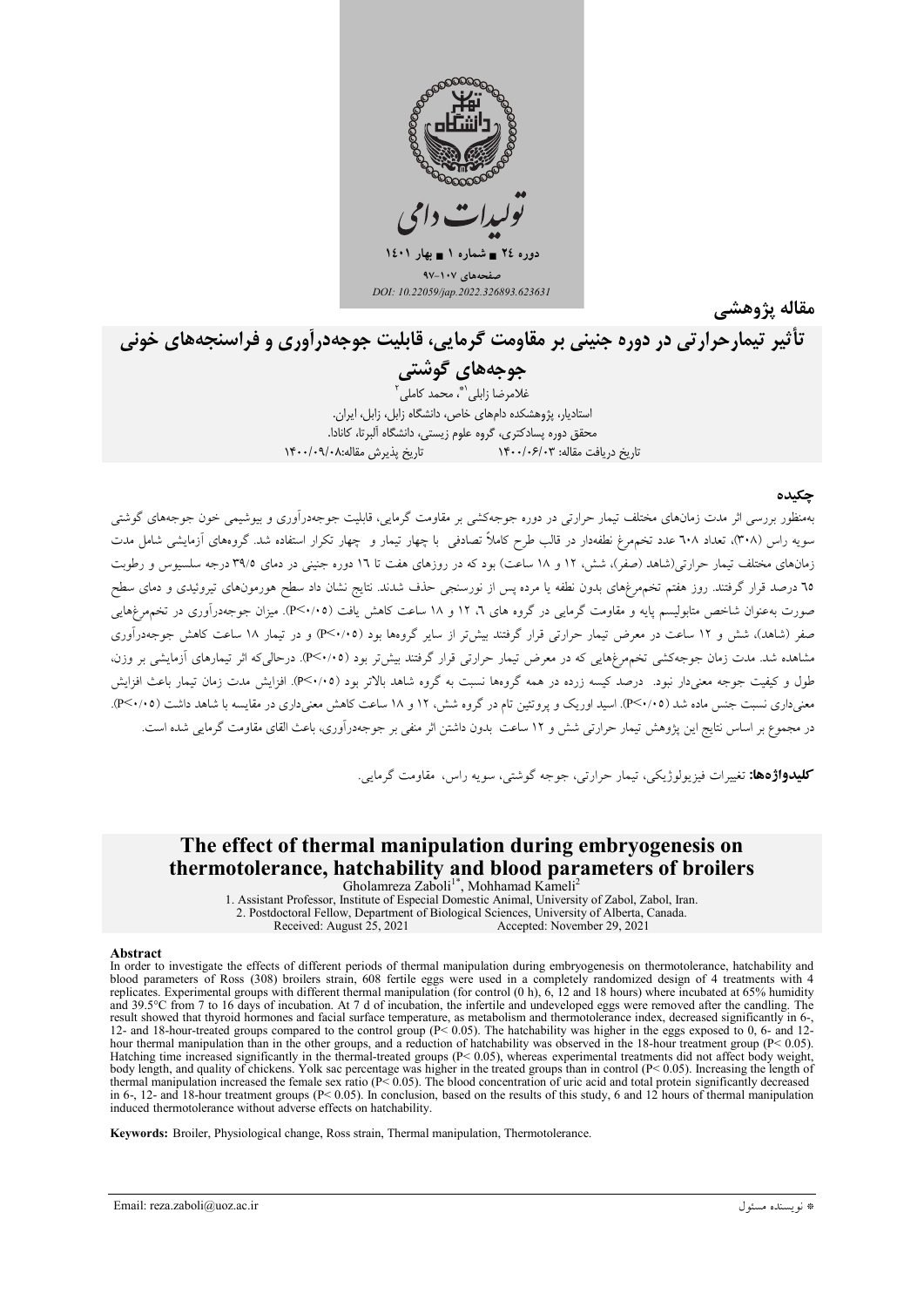بدن، کاهش هورمونهای تیروئیدی و اثرات ایی ژنتیکی در یرنده می شود [۷، ۱۳ و ٤]. همچنین با حفظ بافت دیواره روده در شرایط تنش به حفظ عملکرد پرنده کمک میکند [۱۱]. تیمار حرارتی پس از تفریخ (دمای ۳٦ درجه سلسیوس برای ٢٤ ساعت) در سه روزگی باعث كاهش دمای بدن و کاهش تلفات هنگام مواجه با تنش گرمایی شدند [٢٤]. محققین در آزمایشی تیمار حرارتی دوره جنینی بر روی سویه کاب (دمای ۳۹/۵ درجه سلسیوس) برای ١٢ و ٢٤ ساعت را در روزهای هفت تا ١٦ اعمال کردند و گزارش دادند که تیمارحرارتی ۲٤ ساعت باعث كاهش كيفيت جوجه شد، اما تيمار ١٢ ساعت ضمن عدم اثر منفی بر صفات جوجه یک روزه باعث ایجاد مقاومت گرمایی شد [۱۲]. هرچند پژوهش دیگری بیان نمودند که اعمال ١٢ ساعت تيمار حرارتي (دماي ٣٩/٥ درجه سلسیوس) را بر روی سویه راس (۷۰۸) اثرات منفی بر جوجهدرآوري و كيفيت جوجه داشت [٦]. مدت زمان تیمار حرارتی صفت اصلی اثرگذار در ایجاد مقاومت به تنش حرارتی در پرنده بوده که در پژوهشها مورد توجه واقع شدهاست. بهطورکلی، برای سویه کاب درجه حرارت ۳۹/۵ درجه سلسیوس و ۱۲ ساعت در شبانهروز در طی روزهای ۷ تا ۱۶ دوره جوجهکشی توصیه شده است. علاوه بر اینکه اثرات منفی بر صفات تفریخ و عملکرد نداشته، باعث ایجاد مقاومت به تنش حرارتی شده است، قابل ذکر است این پژوهشها بر روی سویه کاب انجام گرفته است [۱۳، ۱۳ و ۲]. در آزمایشی بر روی بوقلمون مدت زمان (شاهد) صفر، شش و ١٢ ساعت تا زمان تفریخ مورد تحقیق قرار گرفت و نشان دادند که تیمارحرارتی باعث کاهش دمای بدن و نرخ متابولیسم شد [١٩]. يژوهش گران بيان كردند كه تيمارحرارتي باعث کاهش متابولیسم پایه شده و اثرات درازمدت بر سیستم تنظیم حرارتی پرنده شده است [۱۷]. از طرفی گزارشی

#### مقدمه

انتخاب ژنتیکی در دهههای اخیر باعث افزایش عملکرد در سویههای جوجهگوشتی شده است، اما همزمان اندامهای داخلی پرنده توسعه نیافتهاست. در نتیجه این تغییرات؛ متابولیسم پایه افزایش یافته و پرندگان در مقابله با تنش گرمایی ناتوان شدهاند. علاوه بر این، مزارع پرورش جوجه گوشتی در مناطق گرمسیری توسعه بيش ترى يافته است [٢٤]. تنش حرارتى با تغييرات فیزیولوژیکی، رفتاری و هورمونی موجب اثرات منفی بر مصرف خوراک، افزایش وزن، کیفیت گوشت، سیستم ایمنی و رفاه پرنده شده و هر ساله ضررهای اقتصادی هنگفتی به این صنعت وارد میکند [۷]. علاوه بر این پدیده گرمایش زمین در دهههای اخیر باعث افزایش مداوم دما شده است. ایران با قرار گرفتن در کمربند گرم و خشک بهویژه در نیمه جنوبی با تنش حرارتی افزونتری مواجهاست و شش ماه اول سال دما ٣٥ تا ٤٥ درجه سلسیوس را تجربه نموده که کاهش تولید را موجب می شود [۱]. پژوهش گران برای کاهش اثرات منفی تنش حرارتی راهکارهای مختلفی مانند تغییر در استراتژی تغذیهای، تولید سویههای مقاوم، مدیریت دمایی، کاهش تراکم پرورش و مواردی از این قبیل ارائه دادهاند. به نظر میرسد نتوانستهاند نتایج کاملاً رضایتبخشی برای حل این مشکل فراهم کنند [۷ و ۱۳].

در سالیان اخیر تیمار حرارتی در دوره پیش و پس از تفريخ مورد توجه واقع شده است، تيمار حرارتي با اعمال تنش ملایم حرارتی در دورههای اولیه حیات که سیستم تنظیم حرارتی در حال نمو است اعمال میشود [۱۰ و ١٣]. تيمار حرارتي با تأثير بر محور تيروئيد- هيپوفيز-هيپوتالاموس (سوختوساز) و محور هيپوتالاموس-هييوفيز – ادرنال (تنش) باعث ايجاد تغييرات طولاني مدت بر متابولیسم پرنده میشود، بنابراین موجب کاهش دمای

تو*لیدات دامی* دوره ٢٤ = شماره ١ = بهار ١٤٠١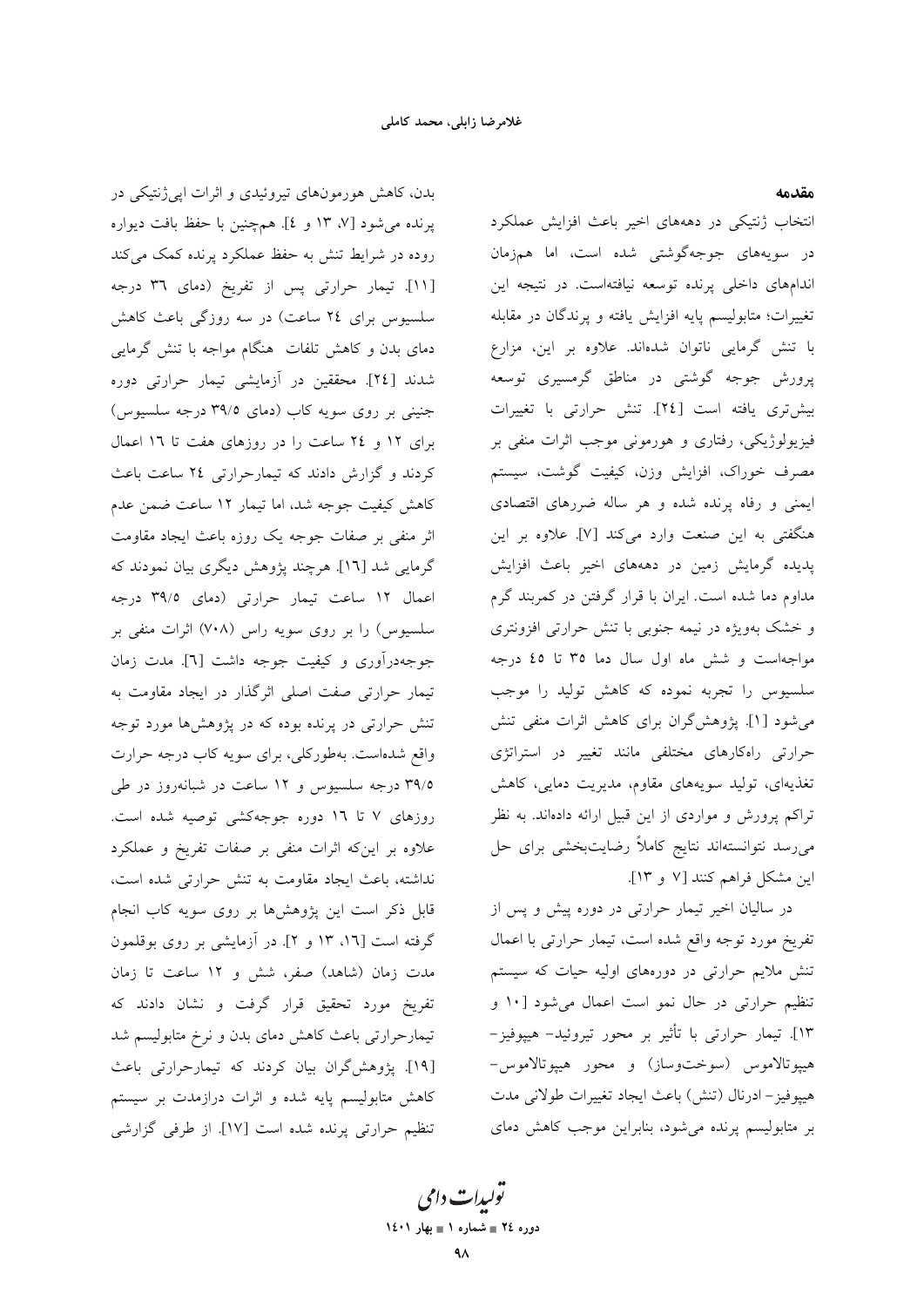و سبکتر میانگین وزنی ۲/۵±۲۵ گرم انتخاب شدند و بهصورت تصادفي بين پنج تيمار أزمايشي تقسيم شدند. تیمارها شامل ١- تیمار شاهد: تمام دوره انکوباسیون تخمهمرغها در شرايط استاندارد (رطوبت ٥٦ درصد و دما ۳۷/۷ درجه سلسیوس) قرارگرفتند، ۲- تیمار شش ساعت. از روز هفت تا ١٦ دوره انکوباسیون، تخمهرغها دمای ۳۹/۵ درجه سلسیوس برای شش ساعت و رطوبت ٦٥ درصد را تجربه كردند، باقى ساعات را در شرايط استاندارد همانند گروه شاهد بودند، ۳- تیمار ۱۲ ساعت. همانند تیمار دو فقط مدت زمان تیمار حرارتی به ۱۲ ساعت افزایش یافت، ٤- تیمار ١٨ ساعت، همانند تیمار دو فقط مدت زمان تیمار حرارتی به ۱۸ ساعت افزایش یافت. برای جلوگیری از تبخیر در اثر افزایش دما، در زمان تیمار حرارتی رطوبت به ٦٥ درصد افزایش یافت[۲٤]. برای همسانی پرورش در هفت روز اول همه تخمهرغها در دستگاه جوجهکشی مشترک گذاشته شدند (نوین صنعت خزر-ایران). در طول دوره از دو دستگاه جوجهکشی مشابه برای تیمار دادن استفاده شد. در روز هفتم نوربینی صورت گرفت و تخمهای بدون نطفه و مرده حذف شدند. همه گروهها از روز هیجدهم به بخش هچری با دمای ۳۷/۵ درجه سلسیوس و رطوبت ٦٠ درصد منتقل شدند. از ساعت ٤٧٠ دوره جوجهکشی رصد تفریخ انجام شد و دو ساعت بعد از خروج از تخم، سنجش ها صورت گرفت.

پس از پایان دوره جوجهکشی مدت زمان دوره انکوباسیون برای ۹۵ درصد تفریخ پرندهها محاسبه گردید دو ساعت بعد از تفریخ و خشک شدن آنها با ترازو ديجيتال دقيق (مدل TX، با دقت ۰/۱۰ گرم) توزين و سپس طول بدن پرندهگان اندازهگیری شد. با استفاده از روش تونا و همکاران (۲۰۰۰) کیفیت جوجهها سنجش شد [۲۰]. پرندهها با بهرهگیری از میکروسکوپ

نشان داد که اعمال ١٢ ساعت تيمار حرارتي در روزهاى ۷ تا ۱۷ جوجهکشی برای سویه راس (۳۰۸) باعث ایجاد مقاومت (با کاهش دمای بدن و هورمونهای تیروئیدی) به تنش حرارتی شد، اما باعث کاهش ٤ درصدی جوجهدرآوری و همچنین موجب تأخیر در تفریخ شد که با گزارشها روی سویه کاب در تفاوت بود [٢٤]. پژوهشگران اثرات سه ساعت تیمارحرارتی در روزهای ۱۰ تا ۱۷ جوجهکشی سویه راس را مطالعه کردند و نشان دادند که تیمارحرارتی اثر منفی بر صفات جوجه نداشته و از طرفی مقاومت حرارتی معنیداری هم مشاهده ننمودند [٤]. در آزمایشی بر روی سویه کاب درجه حرارتهای ۳۸/۵، ۳۹ و ۳۹/۵ و ٤٠ سلسيوس براي ١٨ ساعت در روزهای ۱۲تا ۱۸ دوره جوجهکشی را مورد ارزیابی قرار دادند و نشان دادند که ١٨ساعت تيمارحرارتي باعث ايجاد مقاومت گرمایی در پرندگان شد [۳]. پژوهشها در این زمینه کم تر بر روی سویه راس صورت گرفته و از طرفی محققین تفاوت پاسخ گونه، سویه و ژنوتیپهای مختلف را نسبت به تنش حرارتی نشان دادهاند. به نظر می رسد با توجه به اینکه سویه راس سویه غالب در کشور است. ضرورت دارد پژوهشی در این زمینه صورت پذیرد.

این پژوهش بهمنظور بررسی تأثیر مدتهای مختلف تیمار حرارتی (شاهد (صفر)، ٦، ١٢ و ١٨ ساعت)، دما ۳۹/۵ درجه سلسیوس در روزهای ۷ تا ۱٦ دوره جوجهکشی بر صفات قابلیت جوجهدرآوری، بیوشیمی خون و مقاومت گرمایی سویه راس (۳۰۸) طراحی و اجرا شد.

#### مواد و روشها

تعداد ٦٠٨ عدد تخمهرغ نطفهدار سويه راس از مزرعه مرغ مادر (در سن ٣٦ هفتگي با ٩٠ درصد تخمگذاري) تهیه شد. پس از وزنکشی و حذف تخمهرغهای سنگین تر

تو*لیدات دامی* دوره ٢٤ = شماره ١ = بهار ١٤٠١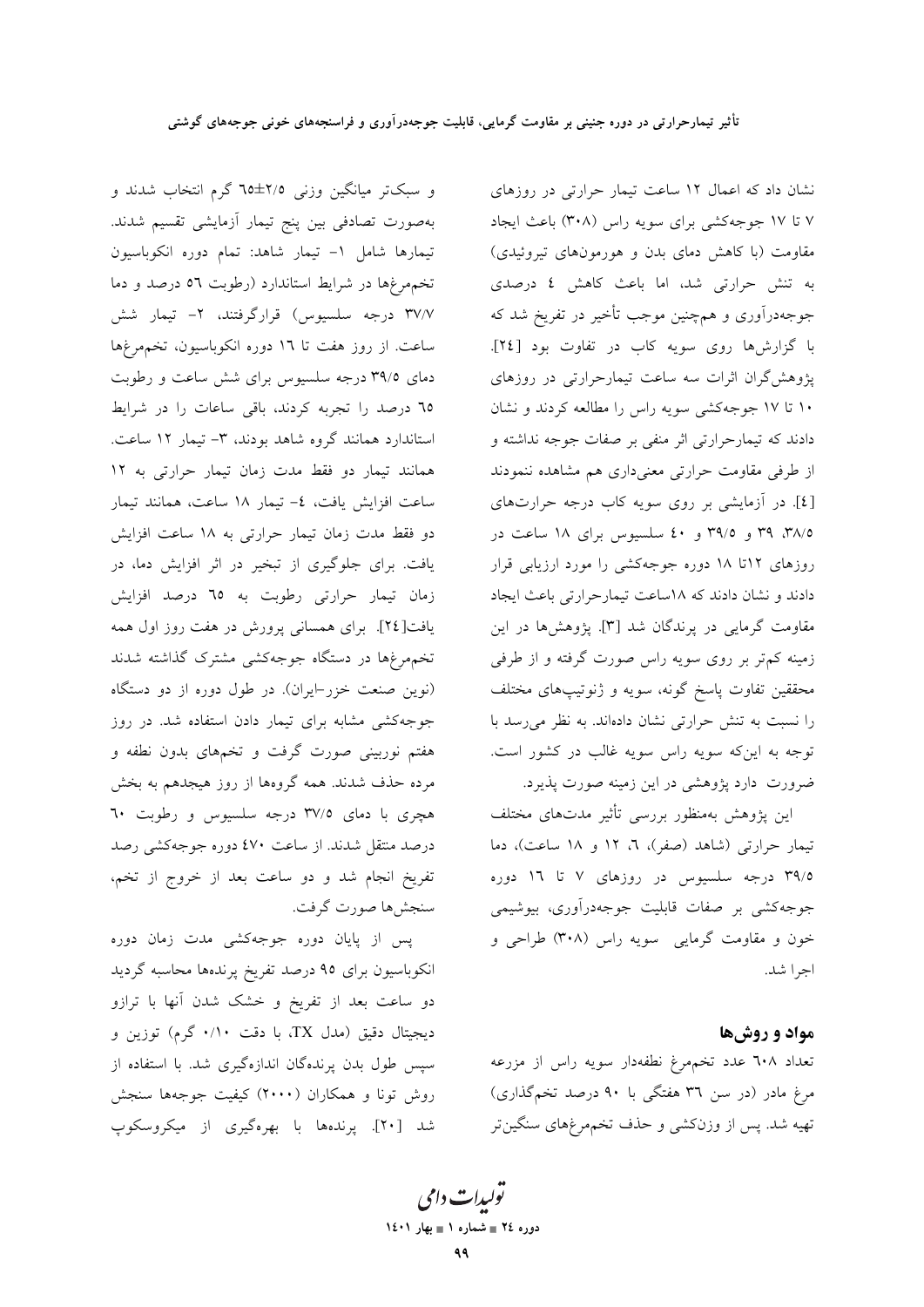(المپیوس، ۱BX) با دقت دستهبندی شدند جوجه درجه یک: (قابل فروش) جوجهای که کاملاً خشک، تمیز و بدون هیچگونه ناهنجاری در قسمت ناف، منقار و پا باشد، هیچگونه بقایایی روی ناف و سایر قسمتها بدن مشاهده نشود [۲۰]. درصد تفریخ با تقسیم جوجههای قابل فروش (درجه یک) به تخمهای نطفهدار ضرب در عدد ۱۰۰ محاسبه و تعیین جنسیت از روی شاهپرهای بال صورت گرفت. دما صورت با استفاده از دماسنج مادون قرمز (مدل ٤٥٢٠، شركت براون، آلمان) دو ساعت بعد از تفريخ از نقطه ثابتی از صورت ًسنجش صورت گرفت. از هر گروه ۔<br>آزمایشی پنج پرندہ نر با جابهجایی گردن کشتار شدند و درصد قطعات لاشه شامل سینه، ران، جگر، سنگدان، ران و بقایای کیسه زرده توزین شدند.

از پنج قطعه جوجه درجه یک در لولههای هپارینه خونگیری صورت گرفت و هماتوکریت به شیوه لولههای .<br>مویینه اندازهگیری شد. با تهیه گسترش روی لام شمارش هتروفیل و لنفوسیت انجام شد. لولههای حاوی خون با سه هزار دور در دقیقه به مدت پنج دقیقه سانتریفوژ و پلاسما جداسازی شد. نمونه پلاسما در منفی ۲۰ درجه سلسیوس برای سنجش فراسنجههای خونی(تراکم خونی تری گلسیرید، پروتئین تام، گلوکز، کلسترول، آلبومین، لیپو پروتئین با دانسیته بالا (HDL) و اسید اوریک) ذخیره شد. برای سنجش از کیتهای تشخیص پارس آزمون (پارس آزمون، تهران، ایران) و دستورالعمل آن تبعیت شد. تراکم پلاسمایی هورمونهای تیروئیدی شامل تیروکسین و تری یدوتیرونین، ۲٤ ساعت بعد از خونگیری آزمایشات جهت سنجشها براساس دستورالعمل انجام پذيرفت (پیشتاز طب، کد PT,T4,96 و PT,T4,96، تهران، ایران). برای محاسبه قابلیت جوجهدرآوری و صفات تفریخ از مخلوط جنس نر و ماده و برای سایر فراسنجهها از جنس نر استفاده شد. گزارش شده است که جنس نر نسبت به

ماده حساسیت بیش تر به تنش حرارتی دارد و درنتیجه پاسخ روشنتری به تیمار حرارتی میدهد [۱۷]، علاوه بر این برای تداوم پژوهش پژوهشگران این آزمایش از جنس نر استفاده شد [٢٤].

دادههای با رویه GLM و استفاده از نرمافزار SAS (نسخه ۹/۱) برای مدل اتجزیه و میانگین ها با آزمون چند دامنهای دانکن مقایسه ً در سطح احتمال پنجاه درصد مقايسه شدند.

 $Y_{ij} = \mu + T_i + e_{ii}$  $($ ابطه ۱)

که در این رابطه، µ، میانگین جامعه؛ ;T، اثر تیمار و e<sub>ii</sub>، اثر خطای آزمایشی است.

### نتايج

نتایج درصد جوجهدرآوری و فراسنجههای کیفی جوجه یک روزه شامل وزن بدن، درصد جوجههای درجه یک، دمای بدن، طول بدن و مدت زمان جوجهکشی در جدول (۱) ارائه شده است. اثر تیمارها بر دمای بدن جوجهها معنیداربود (۴/۰/٥). دمای بدن جوجههای حاصل از تخم هایی که در معرض گرما قرار گرفتند در مقایسه با تیمار شاهد، کم,تر بود (P<۰/۰۵). صفت درصد جوجهدرآوری تفاوت معنی داری (P<۰/۰۵) را بین تیمارها نشان داد، بهطوریکه کمترین در گروه ۱۸ ساعت بود که نسبت به گروه شاهد ٦/٣ درصد کاهش داشت. در مورد طول بدن، وزن بدن و درصد جوجه درجه یک تفاوت معنیداری بین تیمارهای آزمایشی دیده نشد. مدت جوجهكشي نيز تحت تأثير تيمارها قرار گرفت (٣<٠/٠٥). تفریخ در تیمار ۱۸ ساعت با تأخیر ۵/۱ ساعت ثبت شد هرچند که ساعت شروع تفریخ (٤٨٨) برای همه گروهها مشابه بود. نتایج نشان می<mark>دهد درصد پرندگان ماده در</mark> گروههای تیمارشده بهصورت معنیداری بیش تر از جنس  $(P<\cdot/\cdot \circ)$ نړ بو د (۲۰ $(P<\cdot$ 

> تو*لیدات دامی* دوره ٢٤ = شماره ١ = بهار ١٤٠١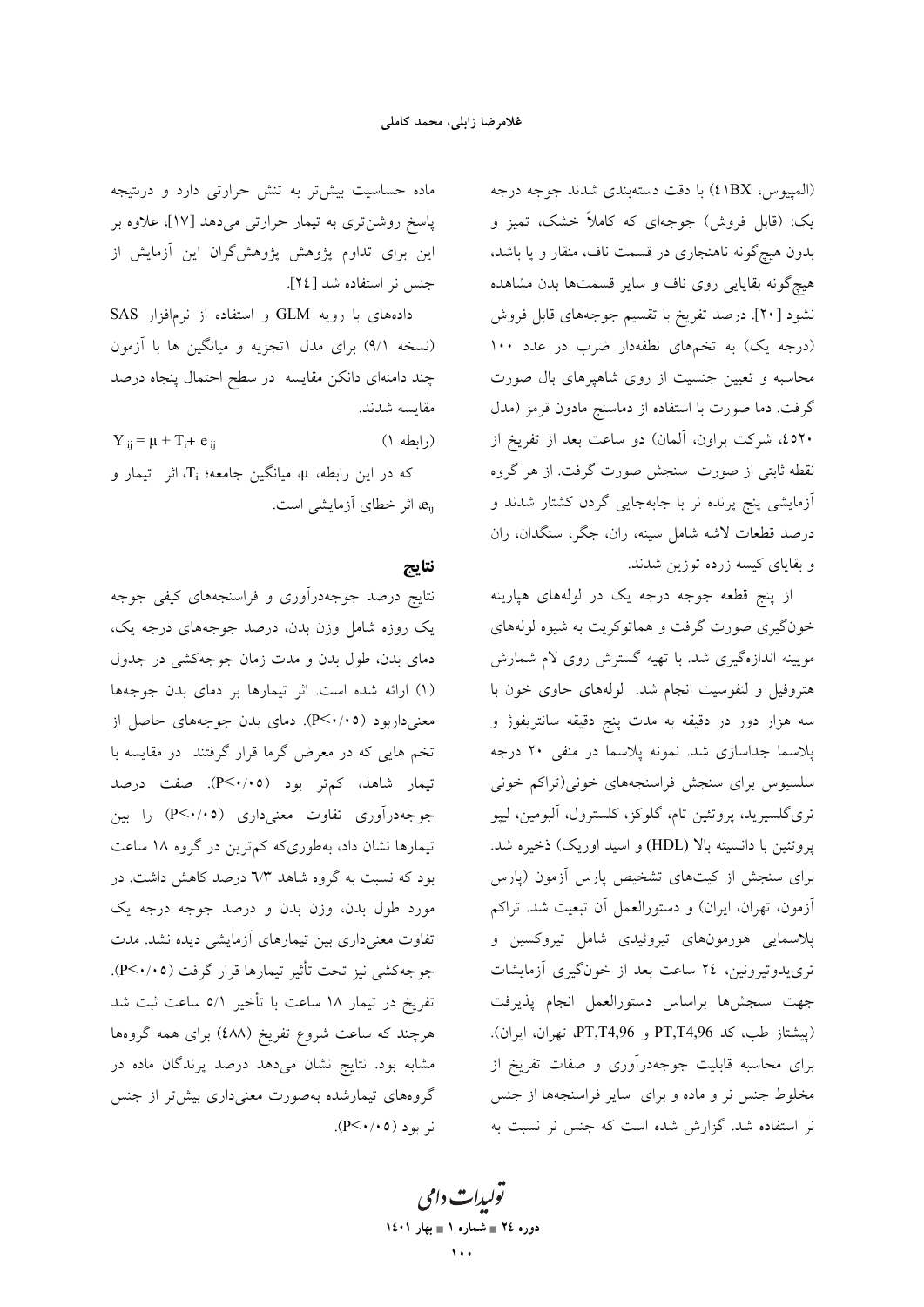تأثیر تیمارحرارتی در دوره جنینی بر مقاومت گرمایی، قابلیت جوجهدرآوری و فراسنجههای خونی جوجههای گوشتی

| جوجه درجه یک، دمای سطح صورت (درجه سنسیوس) و مدت جوجه دسی (ساعت) در جوجه دوستی یک روره سویه راس (۱۰۸۰) |                    |                    |                                           |                                      |                                                            |                             |                                              |                |  |
|-------------------------------------------------------------------------------------------------------|--------------------|--------------------|-------------------------------------------|--------------------------------------|------------------------------------------------------------|-----------------------------|----------------------------------------------|----------------|--|
| مدت جوجهكشي                                                                                           | جوجه درجه يک       | طول بدن            | جنس ماده                                  | جنس نر                               | دما صورت                                                   | جوجەدرأورى                  | وزن                                          | تىمار ھا       |  |
| $012/Y^b$                                                                                             | $\Delta V/\delta$  | 19/7               | $0.77^{b}$                                | $29/VV^b$                            | $\mathbf{Y}/\mathbf{Q}^a$                                  | $\Lambda$ 2/00 <sup>a</sup> | 20/0                                         | شاهد           |  |
| $012/0^b$                                                                                             | $\Lambda$ 0/0      | ۱۹                 | $\mathfrak{O}\mathfrak{r}/\mathfrak{I}^a$ | $\S$ $\sqrt{2}$                      | $\mathbf{r} \mathbf{v}/\mathbf{v}$                         | $\Lambda$ 2/90 <sup>a</sup> | 20/V                                         | شش ساعت        |  |
| $019/Y^a$                                                                                             | $\Lambda$ 1/ $V$ ٥ | ۱۸/۹               | $0^{\prime\prime}/0 \cdot^a$              | $27/0^a$                             | $\mathbf{r} \mathbf{v}/\mathbf{r} \mathbf{v}^{\mathsf{b}}$ | $\Lambda$ Y/JY <sup>a</sup> | $\S$ <sup><math>\gamma</math></sup> $\alpha$ | ١٢ ساعت        |  |
| $OY \cdot /V^a$                                                                                       | $\Lambda$ $2/NV$   | 19/0               | o <sup>va</sup>                           | $\mathcal{L} \vee$ <sup>a</sup>      | $r_{V}/r \cdot b$                                          | $V/\Upsilon_0$ <sup>b</sup> | 257/9V                                       | ۱۸ ساعت        |  |
| 4/V                                                                                                   | r/vq               | $\cdot/\Lambda$ 0  | $\Upsilon/\Sigma$                         | $\mathbf{r}/\mathbf{r}$              | $\cdot$ / $\cdot$ $\vee\tau$                               | Y/YY                        | ٦/٣٠                                         | <b>SEM</b>     |  |
| $\cdot/\cdot\cdot\vee$                                                                                | $\cdot$ /۱۳        | $\cdot$ / $\vee$ 2 | $\cdot$ / $\cdot$ $\uparrow\uparrow$      | $\cdot$ / $\cdot$ $\uparrow\uparrow$ | $\cdot/\cdot\cdot7$                                        | $\cdot$ / $\cdot$ 20        | $\cdot/\cdot$ 7                              | <b>P-VALUE</b> |  |

جدول ۱. مقایسه میانگینهای تیمارهای حرارتی مختلف برای درصد وزن، درصد جوجهآوری، درصدجنس، طول بدن (سانتیمتر)، درصد درجه درجه یکی دولت مطع صدرت (درجه میاسیدمی) و وادت حدجه کشور (میاهت) در جدجه گرشتر یکی دوزه میدوند بامدر (۳۰۸)

a-d: تفاوت میانگینها با حروف نامشابه در هر ستون معنی دار است (۲۰۰۵-P).

SEM: خطای استاندارد میانگینها.

نتايج مربوط به درصد لاشه در جدول (٢) ارائه داده شده است. دادهها نشان می دهدکه بهجز درصد وزن کیسه زرده هیچکدام از صفات مربوط به صفات لاشه (کبد، ران، سینه، سنگدان و قلب) متاثر از تیمارها نبوده است. درصد وزن زرده در گروههای تیمارشده (شش، ۱۲ و ۱۸ ساعت) در مقایسه با گروه شاهد بیشتر بود و گروه ۱۲ بالاترین درصد وزنی را نشان داد (P<۰/۰۵).

نتایج مربوط به متابولیتهای خونی در جدول (۳) گزارش شده است. تجزیه واریانس دادهها نشان میدهد که تیمارهای آزمایشی بر گلوکز، آلبومین، هماتوکریت، نسبت هتروفیل به لنفوسیت، تریگلسیرید و لیپوپروتئین با دانسیته بالا (HDL) تأثير معنىداري نداشته است. اما فراسنجههاي پروتئین تام و اسید اوریک کاهش معنیداری را نمایش می دهند (۴/۰/۰۵). گروههای تیمارشده (شش، ۱۲ و ۱۸ ساعت) در مقایسه با گروه شاهد (صفر ساعت) مقادیر كم ترى از اين دو فراسنجه را داشتند. هر چند فراسنجه آلبومین در پرنده تیمارشده تمایل به کاهش داشت (P=۰/۰٦۲). نتایج مربوطه به هورمونهای ترییدوترونین (T3) و تیروکسین (T4) در شکلهای (۱) و (۲) نمایش داده شده است. دادهها نشان می دهد که در مقدار هورمونهای

تیروئیدی بین تیمارها تفاوت معنیداری وجود دارد و مقادیر آن در گروههای تیمارشده (شش، ۱۲ و ۱۸ ساعت) در مقایسه با شاهد (صفر) کاهش یافتهاست (۴/۰/٥).

ىحث

تیمار حرارتی با تأثیر بر محور متابولیسم (هیپوتالاموس– هييوفيز-تيروئيد) با كاهش سوختوساز يايه؛ دماي بدن پرنده را کاهش داده و باعث تغییرات درازمدت در سامانه تنظیم حرارتی بدن پرنده میشود که میتواند باعث مقاومت به تنش حرارتی در پرنده شود [۷]. کاهش دمای بدن میتواند حاکی از مناسب بودن زمان و دمای اعمال شده تیمار حرارت<sub>ی</sub> یعنی دوره نمو مکانیسم تنظیم حرارت<sub>ی</sub> باشد [۱۳]. احتمالاً با اثرات ایی ژنتیکی دمای پایه بدن پرنده کاهش یافته و به نوعی عادت پذیری در پرنده در برابر تنش گرمایی ایجاد شده است، یا این تغییر میتواند از طريق متيلاسيون ژن\ا ايجاد شده باشد [١٣]، همچنين از طریق تغییراتی که بر روی هیستونها و بیان ژنها صورت میگیرد [۱۲]. نتایج این پژوهش با گزارشهای سایرین همخوانی دارد و نشان میدهد که اعمال تیمار حرارتی باعث کاهش دما بدن پرنده در هنگام تفریخ

> تو*لیدات دامی* دوره ٢٤ = شماره ١ = بهار ١٤٠١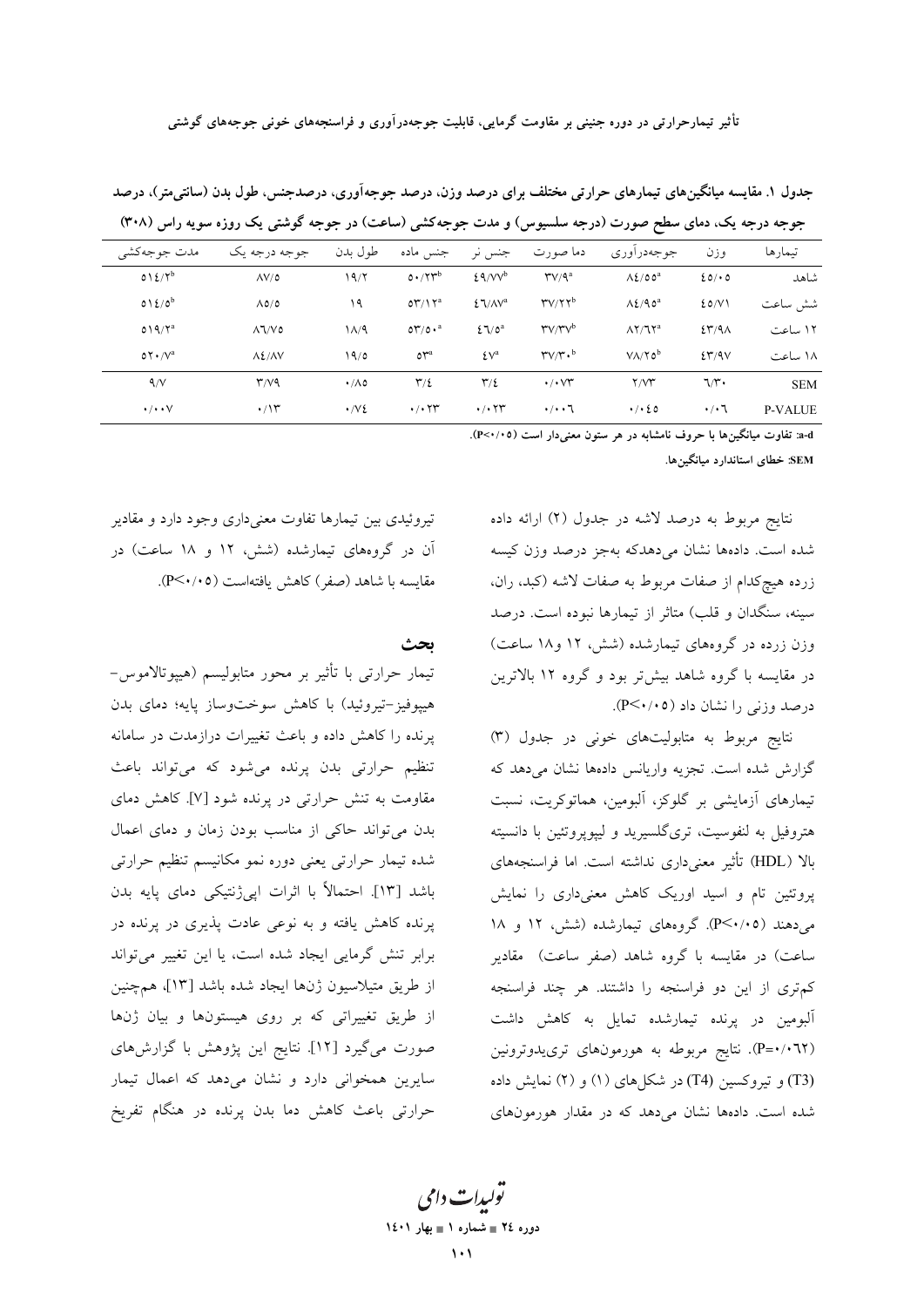گرمایی (کاهش دمای بدن و متابولیسم) شود بلکه داشتن کم ترین اثر منفی بر قابلیت جوجهدرآوری نیز صفتی مهم است. تیمارهای شش و ۱۲ ساعت در مقایسه با تیمار شاهد اثر منفی بر جوجهدرآوری نداشتهاند، اما تیمار ۱۸ ساعت باعث کاهش جوجهدرآوری در مقایسه با سایر تیمارها شده است. یژوهش گران گزارش کردند که در سویه کاب، تیمارکردن برای ٢٤ ساعت (٣٩/٥ درجه سلسیوس) در روزهای هفت تا ۱۷ جوجهکشی باعث کاهش تا ٦٣ درصدي جوجهدرآوري شد.

گردیده است [۱۳ و ٢٤]، در گزارشی نشان داده شده که اعمال دمای ۳۹/۵ درجه سلسیوس برای ۱۲ ساعت در روزهای ۷ تا ۱۷ باعث کاهش دمای بدن پرنده شد [۲٤]. در آزمایش جاری هر سه تیمار حرارتی باعث کاهش دما بدن یرنده گردید. می توان بیان کرد که تیمار برای شش تا ۱۸ ساعت در روزهای ۷ تا ۱7 جوجهکشی باعث کاهش دمای بدن و متابولیسم پایه جوجه گوشتی سویه راس (۳۰۸) شده است.

الكو تيمارحرارتي نهتنها بايد باعث القا مقاومت

جدول ۲. مقایسه میانگینهای تیمارهای حرارتی مختلف برای درصد قطعات لاشه جوجه گوشتی یک روزه سویه راس (۳۰۸) جنس نر (کبد، ران،سینه، سنگدان، کیسه زرده و قلب)

|                |                                           | .                 |             | . .<br>$\cdot$ $\cdot$                |                                                        |                               |  |  |
|----------------|-------------------------------------------|-------------------|-------------|---------------------------------------|--------------------------------------------------------|-------------------------------|--|--|
| تىمار ھا       | كبد                                       | ران               | سينه        | ستگدان و پیش معده                     | کیسه زرده                                              | قلب                           |  |  |
| شاهد           | Y/17                                      | 17/0              | $\cdot$     | .77                                   | 17/22 <sup>b</sup>                                     | $\cdot / \sqrt{ }$            |  |  |
| شش ساعت        | Y/YY                                      | 11/90             | 9/V         | $\cdot$ / $\vee\tau$                  | $\Upsilon/\Lambda V^a$                                 | $\cdot / \sqrt{ }$            |  |  |
| ۱۲ ساعت        | Y/Y                                       | 11/91             | ۰/۰۷        | $\cdot$ / 70                          | $\frac{1}{2}$ $\sqrt{a}$                               | $\cdot$ /77                   |  |  |
| ۱۸ ساعت        | Y/Y                                       | 11/77             | $\cdot$ /VV | $\cdot$ /V \                          | $\mathsf{N}^{\mathsf{r}}/\mathsf{V}\Lambda^\mathrm{a}$ | .77                           |  |  |
| <b>SEM</b>     | $\cdot$ / $\cdot$ $\cdot$ $\cdot$ $\cdot$ | $\cdot$ /2 $\tau$ | 1/71        | $\cdot$ / $\cdot$ $\uparrow$ $\wedge$ | $\cdot$ / $\cdot$ ۳ $\wedge$                           | $\cdot/\cdot\cdot$ $\Upsilon$ |  |  |
| <b>P-VALUE</b> | $\cdot/\cdot$ JV                          | $\cdot$ /٢١       | $\cdot$ /72 | $\cdot/\lambda$                       | $\cdot/\cdot\cdot\wedge$                               | $\cdot/27$                    |  |  |
|                |                                           |                   |             |                                       |                                                        |                               |  |  |

a-d: تفاوت میانگینها با حروف نامشابه در هر ستون معنی دار است (۱۰۵×۴).

SEM: خطای استاندارد میانگینها.

| راس (۳۰۸) جنس نر                  |                      |                      |                           |             |                           |                    |                     |                                   |                |  |
|-----------------------------------|----------------------|----------------------|---------------------------|-------------|---------------------------|--------------------|---------------------|-----------------------------------|----------------|--|
| البومين                           | هتروفيل به لنفوسيت   | هماتوكريت            | تری گلسیرید               | كلسترول     | اسيد اوريک                | <b>HDL</b>         | گلوکز               | پروتئين تام                       | تيمارها        |  |
| Y/Y                               | $\cdot/20$           | $Y\Lambda/\sigma$    | $\Lambda$ 0/ $\Upsilon$ 0 | 197/0       | $O/V^a$                   | ۱٦٢/٥              | 1V1/Y0              | $2/9V^a$                          | شاهد           |  |
| Y/Y                               | $\cdot/25$           | ٣١                   | $\Lambda V/V$ ٥           | 19.70       | $0/\lambda$ <sup>b</sup>  | 171/0              | 1V0/0               | $\mathcal{L}/\mathcal{N}^{\rm b}$ | شش ساعت        |  |
| $Y/Y$ ٦                           | $\cdot/2$ $\Upsilon$ | ٣.                   | $\Lambda$ ٤/ $\vee$ ٥     | 19.70       | $2/9A^b$                  | 17.70              | 1VY/Y               | $2/\nu^b$                         | ۱۲ ساعت        |  |
| Y/Y                               | $\cdot/27$           | ۲۹                   | $\Lambda$ 0/ $\Upsilon$ 0 | 191/V       | 0/4                       | 109/V0             | V''/V0              | $2/7r^{b}$                        | ۱۸ ساعت        |  |
| $\cdot/\cdot\cdot\wedge$          | $\cdot$ / $\cdot$ \  | $Y/4\Lambda$         | $0/\Sigma r$              | Y0/YY       | $\cdot$ / $\cdot$ $\vee$  | 11/27              | $Y\left\{0\right\}$ | $\cdot$ / $\cdot$ $4$             | <b>SEM</b>     |  |
| $\cdot$ / $\cdot$ $\cdot$ $\cdot$ | $\cdot$ / $\gamma$   | $\cdot/\cdot \wedge$ | $\cdot$ /۲۳               | $\cdot$ /19 | $\cdot/\cdot\cdot\cdot$ 0 | $\cdot$ / $\vee$ 2 | $\cdot$ /01         | $\cdot$ / $\cdot$ { $\vee$        | <b>P-VALUE</b> |  |

جدول ٣. مقايسه ميانگينها تيمارهاي مختلف حرارتي براي صفات بيوشيميايي خون شامل يروتئين تام، آلبومين، گلوكز، اسيد اوریک، تری گلسیرید، (میلی گرم بر دسی لیتر) هماتوکریت (درصد) و نسبت هتروفیل به لنفوسیت در جوجه گوشتی یک روزه سویه

a-d: تفاوت میانگینهابا حروف نامشابه در هر ستون معنیدار است (۴<۰/۰۵).

SEM: خطای استاندارد میانگینها

HDL: لييو يروتئين با دانسيته بالا

يولىدا**ت** دامى دوره ٢٤ = شماره ١ = بهار ١٤٠١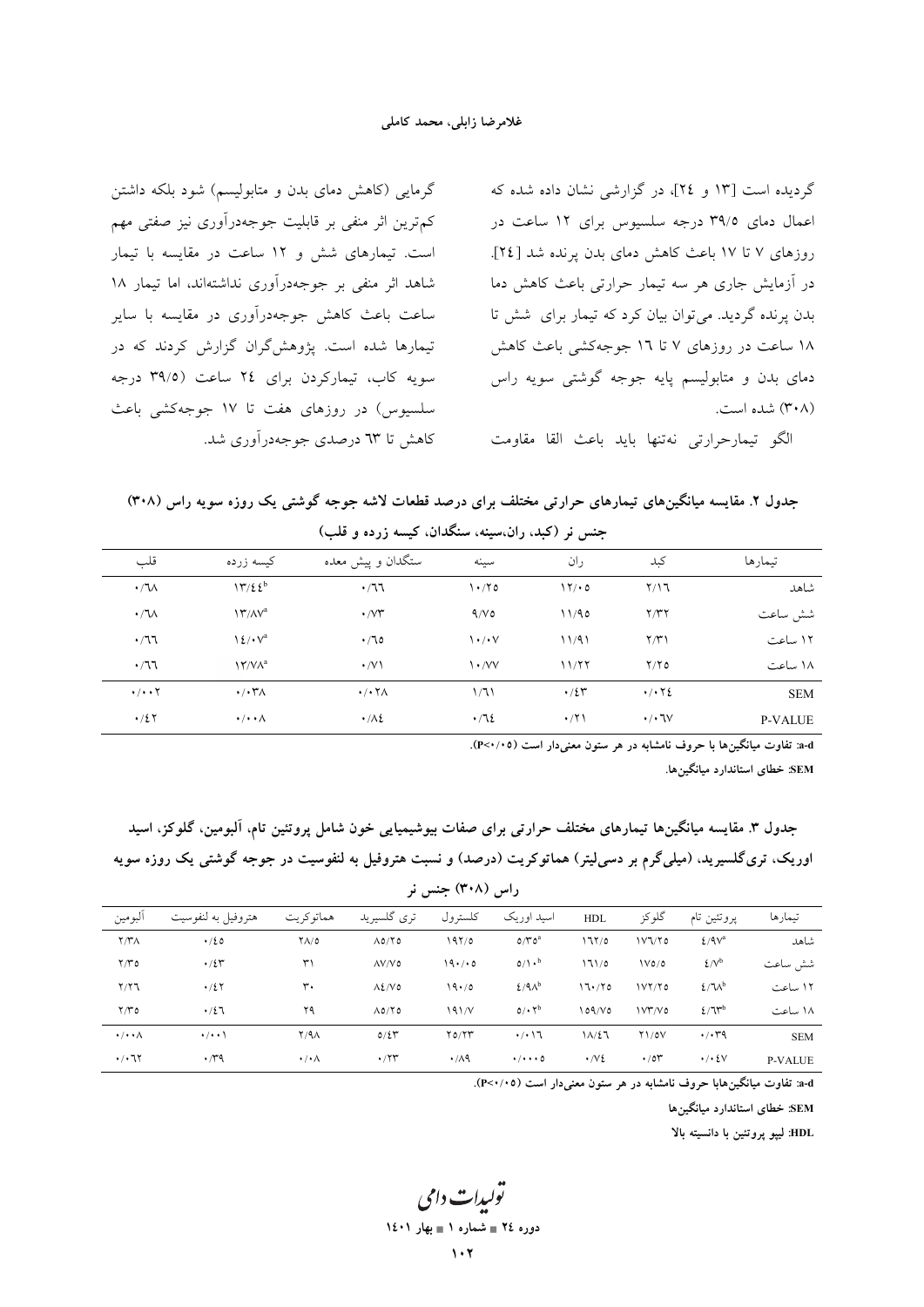نأثیر تیمارحرارتی در دوره جنینی بر مقاومت گرمایی، قابلیت جوجهدرآوری و فراسنجههای خونی جوجههای گوشتی





مقدار احتمال=۰/۰۰۰۱ میانگین خطا=۰/۰۰۰۱



شکل ۲. اثر تیمارها حرارتی مختلف بر مقادیر ترییدوتیرونین (T4) (نانوگرم بر میل*ی*لیتر) مقدار احتمال=۰/۰۰۰۸ میانگین خطا=۰/۰۰۰۷

دورههای مختلف حیات مقاومت بیشتروی از خود نشان میدهند [۲۳]. در مغایرت با پژوهش حاضر، پژوهشی نشان داد که ۱۸ ساعت تیمار حرارتی با ایجاد مقاومت حرارتی اثر منفی بر درصد جوجهدراوری نداشت. احتمال دارد که علت عدم تاثیر منفی تفاوت دمای اعمالشده در دو ازمایش باشد (۳۸/۵ در برابر ۳۹/۵ درجه سلسیوس) و طول مدت روزهای تیمارشده باشد (۱۰ تا ۱۷ روزگی در برابر هفت تا ١٧ روزگی) [٣]. در پژوهشی نشان داده شد كه مدت زمان ١٢ ساعت اثر منفى بر درصد

هر چند تیمار برای ٢٤ ساعت باعث كاهش دما بدن شد، اما کاهش جوجهدرآوری بهعنوان نکته منفی می باشد ۱۷ و ۱۸]. در ازمایشی بر روی سویه راس بیان نمودند که ۱۸ ساعت تیمار حرارتی (دمای ۳۹ درجه سلسیوس) در روزهای هفت تا ١٧ باعث كاهش ٣ درصدی جوجهدراورری شد هرچند این کاهش معنیدار نبود [۱۲]. عدم تاثیر منفی این دما در مقایسه با ازمایش جاری می تواند به علت تفاوت سن مرغ مادر باشد، جوجههای حاصل از مرغان مادر جوان در برابر تنش دمایی در

تولیدات دامی **1401 - 1 -24 103**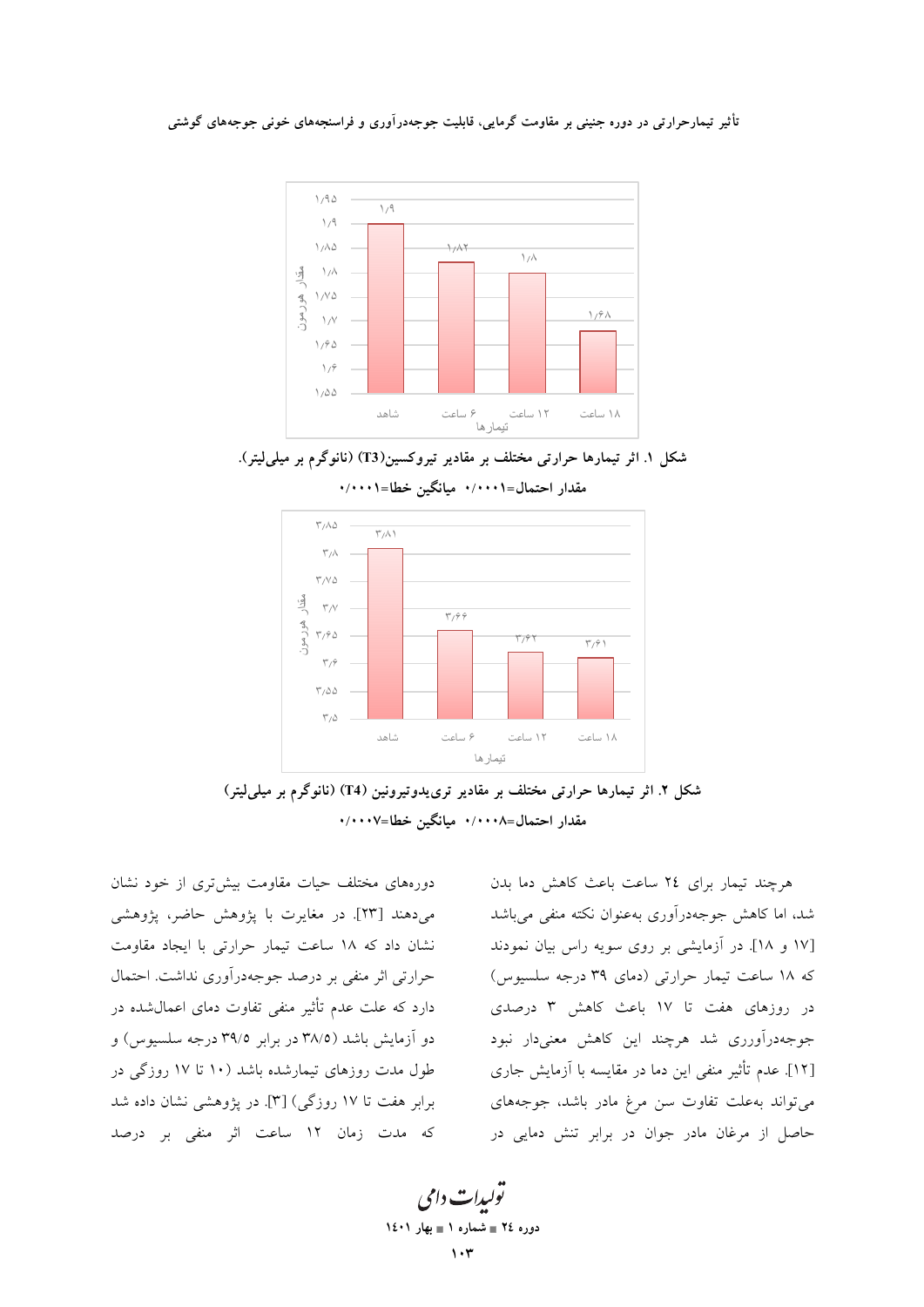جوجهدرآوری نداشت که با پژوهش جاری مطابقت دارد [۱۸]. پژوهش گران در آزمایش مشابهی اما با سه ساعت تیمار حرارتی تأثیر منفی بر درصد جوجهدرآوری گزارش نکردند که میتواند بهعلت کوتامبودن دوره تیمار در مقايسه با آزمايش جاري باشد [٤].

در پژوهش حاضر، تیمار حرارتی ١٨ و ١٢ ساعت باعث تأخیردر تفریخ شد که با آزمایش قبلی نویسنده بر روی سویه راس همخوانی دارد، بهطوریکه ۱۲ ساعت تیمارحرارتی در روزها ۷ تا ۱۷ دوره جوجهکشی باعث چهار ساعت تأخیر در تفریخ شد [٢٤]. نتایج با سایرین مطابقت دارد [۲۱]. میتوان استنباط کرد که علت تأخیر در تفریخ پایینبودن تراکم کورتیکوسترون در سویه راس باشد [۲۱]، هرچند نتایج این پژوهش با گزارشهای ديگران [١٧ و١٣] همخواني ندارد، احتمالاً بهعلت تفاوت سویه باشد (کاب در برابر راس). نشان داده شده که دمای بالاتر در مقایسه با دمای پایینتر باعث کاهش ساعات دوره جوجهکشی و بهعبارتی سرعت در تفریخ می شود [۲۲] که در آزمایش فوق این پدیده مشاهد نشد. میتواند بهعلت اثرگذاری تیمار حرارتی بر محور متابولیسم (تیروئید) [٤] و محور تنش (أدرنال) [١٨] پرنده باشد. کاهش دمای بدن پرنده به تبع آن کاهش متابولیسم حادث شده که دوره رشدی را با کندی مواجه نموده است شاید در سویه راس تأثیرگذارتر باشد.

درصد جنس ماده در گروههای تیمار حرارتی افزایش یافت و همه گروههای تیمارشده نسبت به کنترل افزایش را نشان داد. پژوهشگران روشن کردهاند جنس نر نسبت به تنش حرارتی حساسیت بیشتری داشته و احتمالاً تلفات جنینی جنس نر بیشتر باشد [۲۱]. در پژوهشی مشابه بیان کردند (سویه راس) سه ساعت تیمار حرارتی در روزهای میانی دوره جوجهکشی باعث افزایش ٥ تا ٦ درصدی جنس ماده شد [٤]. آزمایشی بر روی سویه

هوبارد با افزایش نیم درجه سلسیوس دمای انکوباتور افزایش درصد جنس نر را اعلام نمودند [۸]. در پژوهشی دیگر اعلام شد که تیمار حرارتی ۱۲ ساعت باعث افزایش جنس ماده شد [٢٤]. در مخالفت با نتایج این پژوهش در آزمایشی بر روی سوی هوبارد بیان کردند که تیمار حرارتي باعث افزايش درصد جنس نر شد [٨]. بهنظر میرسد سویه، دما و دوره زمانی اعمال آن در نسبت جنس اثرگذار باشد. به هرحال بهنظر میرسد برای روشنگری بیشتر نیاز به پژوهشهای افزونتری باشد.

جذب زرده در طول دوره جوجهکشی و هفته اول بعد از تفریخ اتفاق می|فتد که بر عملکرد، ایمنی و رفاه پرنده تأثیر دارد، از طرفی درصد وزنی کیسه زرده به عوامل مختلفی از جمله دمای انکوباتور، سویه، سن مادر، ذخیره غذایی، وزن تخمهرغ و متابولیسم مرتبط است و میتواند به سنجش كيفيت جوجه كمك كند[٢٢]. نتايج پژوهشي با دستاوردهاي جاری هم راستا بود، نشان دادند که دمای بالاتر از استاندارد باعث سنگینتر شدن زرده در هنگام تفریخ در مقایسه با کنترل شد و دمای بالا جذب زرده را در طول انکوباسیون كاهش داد [١٤]. دماى انكوباتور با اثر گذارى بر محور متابولیسم، تنش و فیزیولوژی پرنده بر میزان جذب زرده اثرگذار است [٢٢]. يژوهشها استنباط كردند كه افزايش دما باعث افزایش وزن زرده بعد از تفریخ شد، اما در نتیجه آن کیفیت جوجه یک روزه (طول بدن، وزن بدن و وزن بدن بدون زرده) كاهش يافت [٥]. پژوهش گران در پژوهشی نشان دادند که جوجههای که دیرتر تفریخ میشوند درصد کیسه زرده بزرگتری داشته اما عملکرد ضعیفتری دارند [١٥]. اما در پژوهش حاضر، در عینحال که وزن زرده افزایش، کیفیت جوجه کاهش نیافته است. بهنظر میرسد علت آن تغییرات فیزیولوژیکی که در دوره تکامل محور هيپوتالاموس- هيپوفيز– تيروئيد پرنده اتفاق افتاد است باشد. در آزمایش حاضر، کاهش دمای بدن جوجه با کاهش مقادیر

تو*لیدات دامی* دوره ٢٤ = شماره ١ = بهار ١٤٠١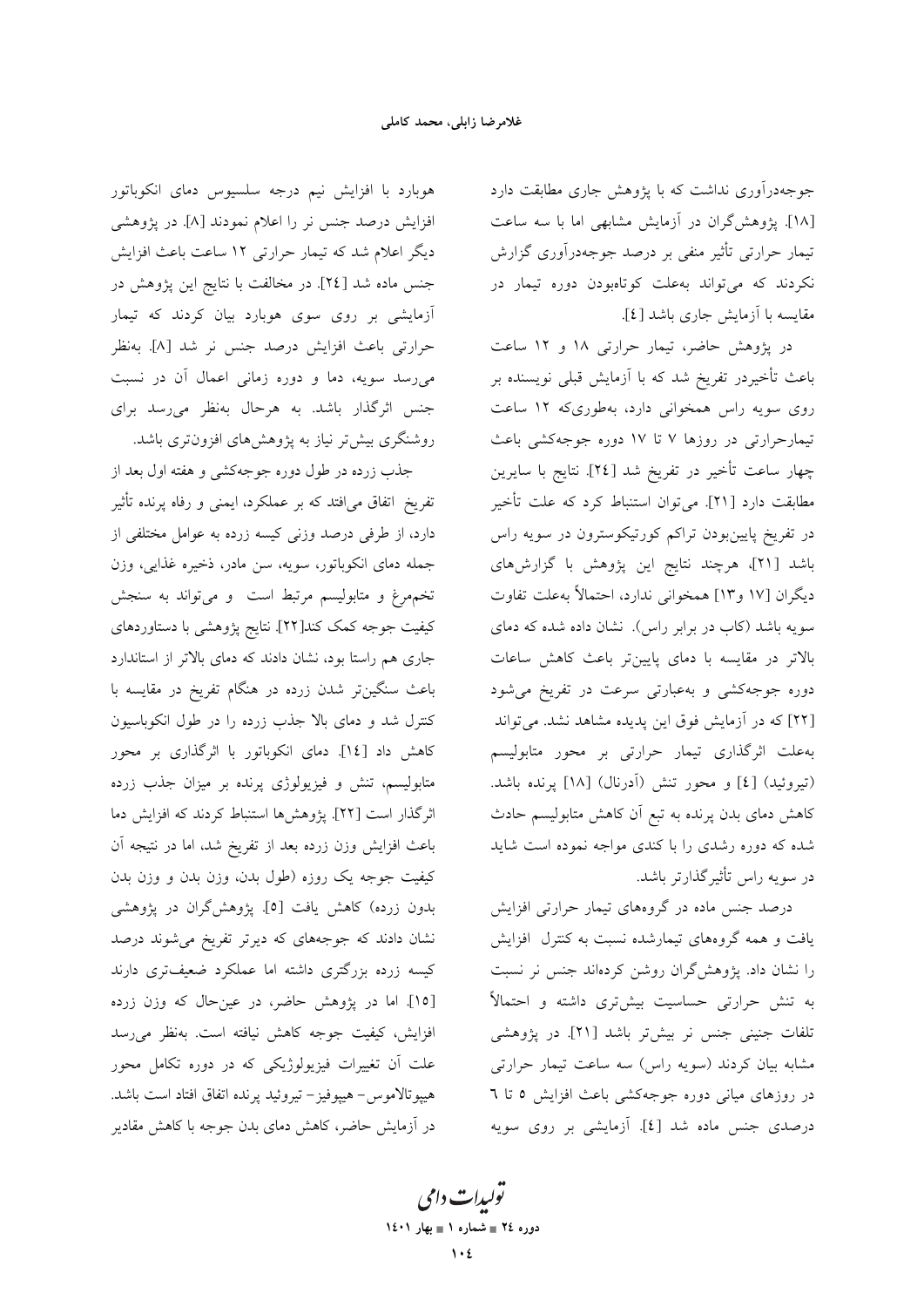هورمونهای تیروئیدی همزمان بود که حاکی از کاهش متابولیسم پایه متاثر از تیمارحرارتی باشد. میتوان استنباط کرد که این تغییرات موجب کاهش نیاز به انرژی شده و میزان نیاز به زرده را کاهش داده است، درنتیجه اندازه زرده بعد از تفریخ از گروه شاهد بیشتر شده است. احتمالاً از دلایل بهبود ضریب تبدیل جوجههای تیمار شده که توسط بعضی پژوهش گران گزارش شده؛ وجود ذخایر زرده بیش تر بعد از تفريخ است [٢٤ و ١٩].

تیمار حرارتی با تأثیر بر محور تیروئید، کاهش میزان سوختوساز و دمای پایه باعث مقاوم شده طولانی مدت پرندگان در برابر تنش دمایی میشوند و به نوعی آداپتاسیون رخ می دهد [۱۸]. نتایج آزمایش جاری حاکی از آن است که همه تیمارهای حرارتی در مقایسه با شاهد باعث کاهش میزان هورمونهای تیروئیدی شد که همزمان با کاهش دمای بدن پرنده بود، این نتایج با گزارشهای سایر محققین همخوانی داشت [۱۸ و۱۳]. تری یدوترونین (T3) و تیروکسین (T4) در آزمایش جاری هر دو کاهش یافت که دليل اين كاهش احتمالاً بهعلت الف) تأثير ايجاد شده برمحور هيپوتالاموس-هيپوفيز- تيروئيد، ب) كاهش فعاليت ترشحی غده تیروئید [۱۸]، ج) کاهش محیطی یدزدایی از هورمون تیروکسین و تبدیل آن به تری یدوتیرونین [۳٤] و در ادامه شاید اثرات اپیژنتیکی که بر پرنده گذاشته است باعث کاهش شده باشد. در پژوهشی گزارش نمودند که تیمار حرارتی در همخوانی با نتایج جاری باعث کاهش هورمون T3 شد که احتمالاً کاهش یدزدایی از هورمون T4 موجب آن شده است و از طرفی در بخشی دیگر از این پژوهش، در مخالفت با پژوهش جاری بیان کردند که تیمار حرارتی باعث افزايش هورمون T4 شد. بهنظر مى رسد عدم تبديل T4 به هورمون T3 باعث افزايش اين هورمون شده است. البته تفاوت در سويه (هوبارد در برابر راس)، درجه حرارت و زمان اعمال تيمار حرارتي در دو آزمايش

می تواند دلیل تفاوت باشد [۲]. پژوهشگران در مخالف با نتایج پژوهش جاری گزارش دادند که هورمون T4 تفاوت معنیداری بین گروههای تیمار شده و شاهد نداشت، البته مدت زمان تيمار حرارتي اعمال شده نسبت به پژوهش جاری کم تر بود (دو ساعت در برابر شش تا ۱۸ ساعت) بهنظر می رسد در کنار سایر عوامل باعث تفاوت در پاسخ باشد. پژوهشگران در آزمایشی برای سه ساعت تیمار حرارتی در روزهای پایانی جوجهکشی بر روی سویه راس افزایش تیروکسین (T4) را گزارش داد كه با نتايج اين گزارش ناهمراستا است [٤].

فراسنجه اسيداوريك محصول متابوليسم پروتئين می باشد و نشان داده شده که تنش حرارتی باعت كاتابوليسم پروتئين و افزايش أن مي شود [٩]. احتمالاً کاهش مقادیر نشانه کاهش کاتابولیسم پروتئین و حفظ ذخایر اسیدهای آمینه باشد. پژوهشگران نشان دادند که پرندگان تیمارشده در ٤٢ روزگی مقادیر پروتئین تام و اسید اوریک کم تری در مقایسه با گروه شاهد داشتند [٢٤]. كاهش مقدار اسيد اوريك خون همزمان با كاهش پروتئین تام در این پژوهش، می تواند این فرضیه را تأیید کند که تیمار حرارتی باعث بهبود بازدهی استفاده از منابع پروتئینی شده است. علاوه بر این، نتایج حاضر نشان داد که آلبومین نیز تمایل به کاهش در مقایسه با شاهد دارد (P=۰/۰٦٢). در آزمایشی دیگر اعلام کردند که تیمار حرارتی باعث افزایش درصد ماهیچه سینه در پرندگان تیمارشده شد [۱۷]، که احتمالاً یکی از عوامل افزایش راندمان پروتئین باشد. هرچند پژوهشگران دیگری هیچگونه تأثیر معنیداری در آزمایشات مشابه مشاهده نکردند [۱۳]. میتوان گفت تغییرات ایجادشده بر محور متابولیسم باعث کاهش دمای بدن و نیاز انرژی شده است. در نتیجه باعث بهبود بهرهوری از منابع انرژی و کاهش كاتابوليسم بخش پروتئيني پرنده شده است.

تو*لیدات دامی* دوره ٢٤ = شماره ١ = بهار ١٤٠١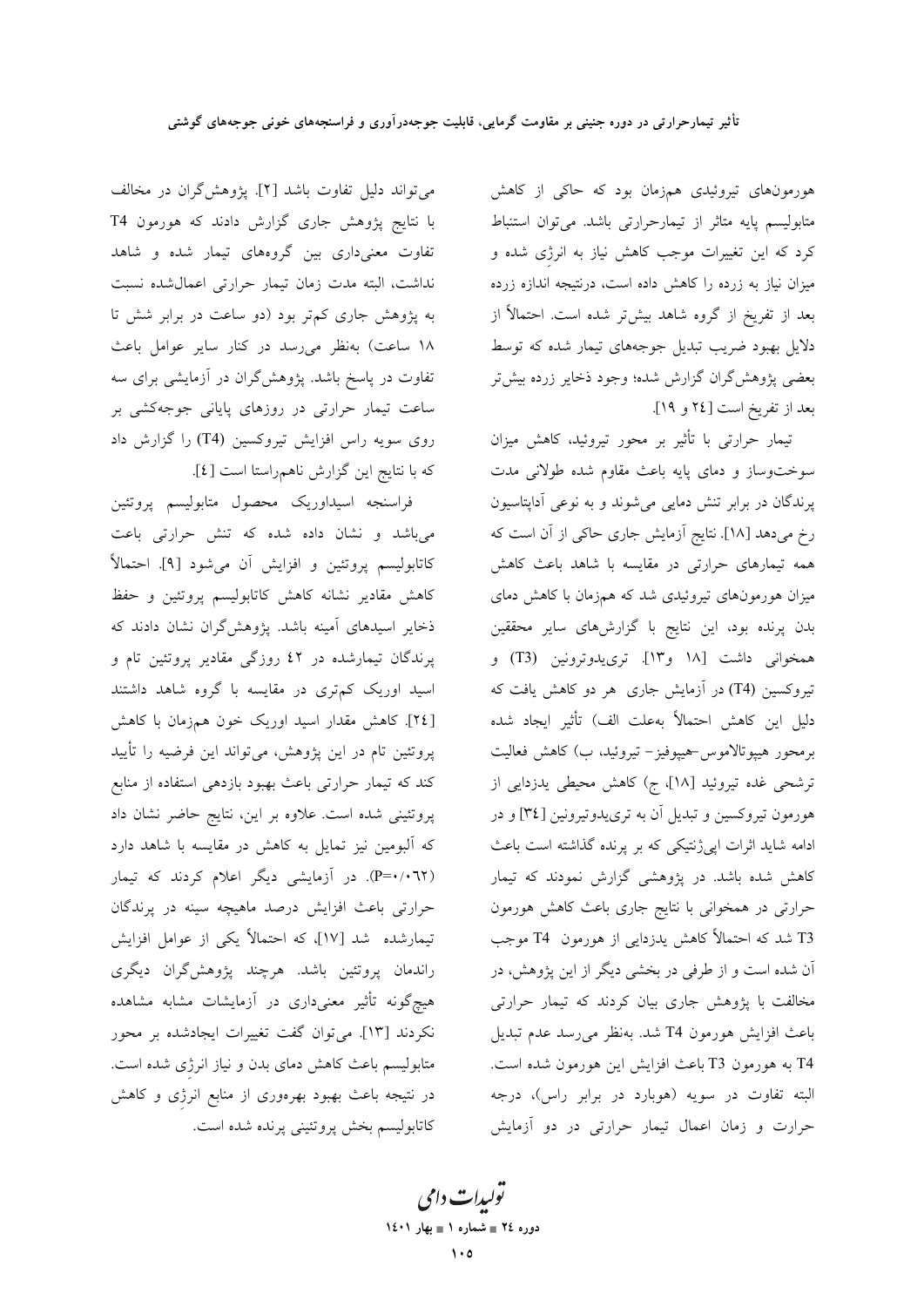manipulation and dietary fat source during acute heat stress: 1. effect on hatchability and broiler performance. Journal Appled Poultry Research, 30:100-143.

- 7. Collin A, Loyao T, Bedrani L, Beri C, Metayer-Coustard C, Praud C, Duclos D, Tesseraud T, Rideau N, Hennequet-Antier C, Everaert N, Mignon-Grasteau S and Yahav Y (2012) Adaptive response of chickens to hot environments induced by changing incubation temperature(Review).In 24th World's Poultry Congreess. Bahia, Berzil. WPSA.
- 8. Elmehdawi A, Hall M, Skewes P, Wicker D, Maurice D, Smith J and Benton R (20) Lowintensity, short-duration thermal stimulation during the late phase of incubation alters secondary sex ratio in favour of males. British Poultry Science, 56:381–388.
- 9. Geraert P, Padilha F and Guillaumin S (1996) Metabolic and endocrine changes induced by chronic heat exposure in broiler chickens: biological and endocrinological variables. British Journal Nutroton. 75:205–216.
- 10. Halle I and Tzschentke B (2011) Influnce of Temperature Manipulation During the Last 4 Days of Incubation on Haching Results, Post-Hatching Perfurmance and Adaptability to Warm Growing Conditionong inBroiler Chickens, Journal Poultry Science, 48:97–105.
- 11. Khaleel KE, Al-zghoul MB, Musa K and Saleh M (2021) Molecular and morphometric changes in the small intestine during hot and cold exposure in thermally manipulated broiler chickens. Veterinary World, 14: 1511-1518.
- 12. Kisliouk T, and Meiri J (2009) A critical role for dynamic changes in histone H3 methylation at the Bdnf promoter during postnatal thermotolerance acquisition. Eurpian Journal Neuroscience, 30:1909–1922.
- 13. Loyau T, Bedrani L, Berri C, Métayer-Coustard S, Praud S, Coustham V, Mignon-Grasteau S, Duclos MJ, Tesseraud S, Everaert N, Yahav S and Collin A (2014) Cyclic variations in incubation conditions induce adaptive responses to later heat exposure in chickens: a review. Animal, 9:76–85.
- 14. .Ozaydin T and Celik I (2014) Effects of high incubation temperature on the body weight and yolk consumption of two commercial broiler strain. Acta Science Veterinary, 42.1-8.
- 15. Özlü S, Shiranjang R, Elibol E and Brake J (2018) Effect of Hatching Time on Yolk Sac Percentage and Broiler Live Performance. Brezilian Journal of Poultry Science,20:231-239.

با توجه به نتایج این پژوهش تیمار حرارتی شش و ۱۲ ساعت با القای مقاومت گرمایی و نداشتن اثر منفی بر جوجهدرآوری بهعنوان الگو مناسب پیشنهاد می شود.

# **تشکر و قدردانی**

ز معاونت پژوهشی دانشگاه زابل برای حمایت مالی، تشکر و قدردانی میگردد. این مقاله از محل طرح پژوهشی به شماره قرارداد پ/۰۲۰۹/۹۷/۱۱/استخراج شده است.

تعارض مناف*ع* هيچگونه تعارض منافع توسط نويسندگان وجود ندارد.

#### منابع مورد استفاده

- 1. Akbarian A, Golian A, Kermanshahi H, Farhoosh R, Raji A, De Smet S, and Michiels J ( 2013) Growth performance and gut health parameters of finishing broilers supplemented with plant extracts and exposed to daily increased temperature. Spanish Journal of Agriculture Research, 11:109–119.
- 2. Al-Rukibat R, Al-Zghoul M, Hananeh W. Al-Natour Q and Abu-Basha EA (2017) Thermal manipulation during late embryogenesis: Effect on body weight and temperature, thyroid hormones, and differential white blood cell counts in broiler chickens. Poultry Science, 96:234–240.
- 3. Al-zghoul MB and El-bahr SM ( 2019) Thermal manipulation of the broilers embryos : expression of muscle markers genes and weights of body and internal organs during embryonic and post-hatch days. BMC Veterinary Research, 6:1–10.
- 4. Amjadian T and Shahir MH (2020) Effects of repeated thermal manipulation of broiler embryos on hatchability, chick quality, and post-hatch performance. International Journal Biometeorol, 64:2177–2183.
- 5. Brake J, Shiranjang R, Ozlu S and Elibol O (2015) Effect of broiler hatching time and initial brooding litter temperature on performance of chicks from young and broiler breeder flocks. Poultry Science, 94:68-69.
- 6. Brannan K, Livingston K and Jansen van Rensburg C (2021) Embryonic thermal

تو*ليدات دامي* **1401 
1 - 24 -**